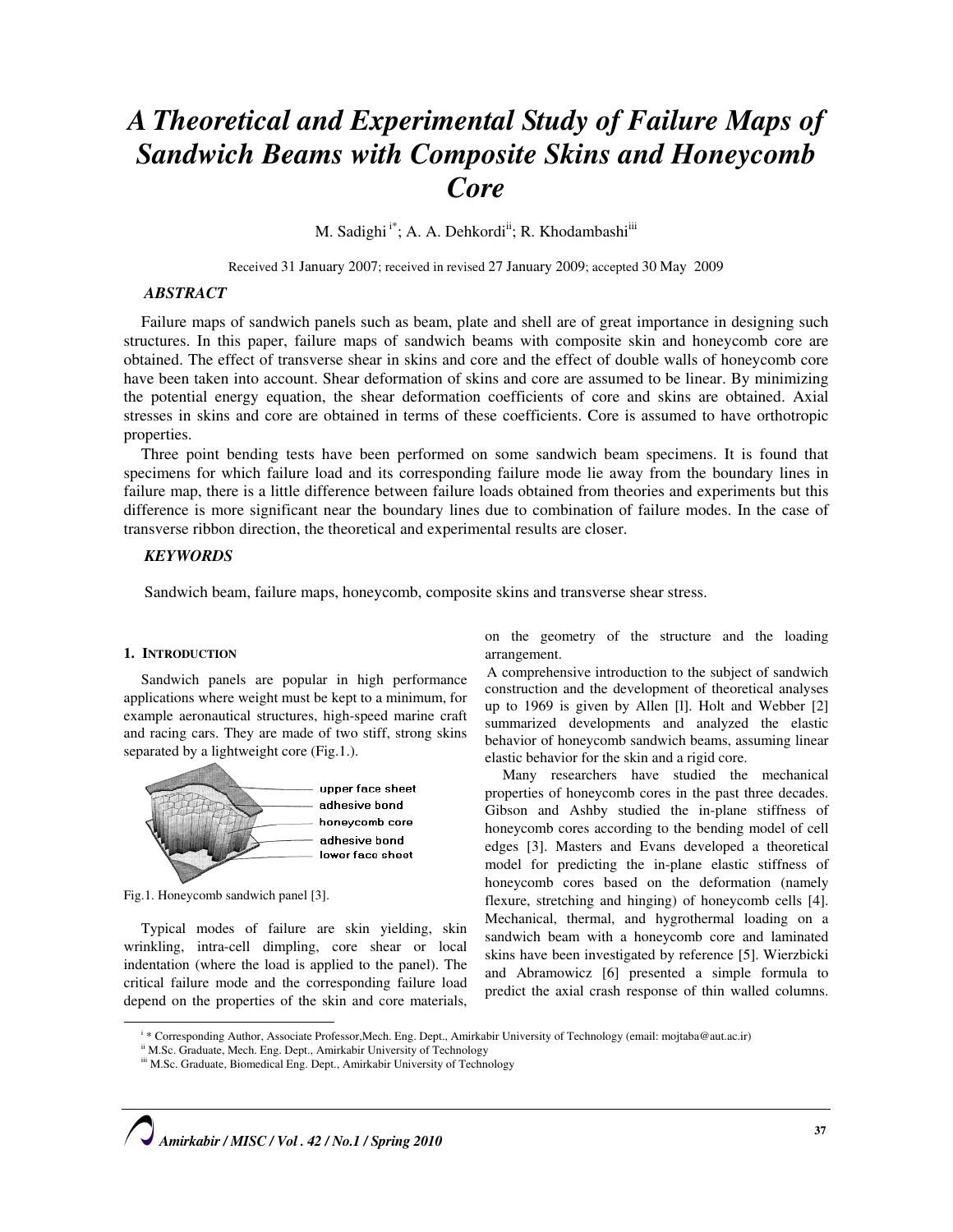Their method is based on the balance of external and internal work. This model was validated experimentally by Abramowizc and Jones [7]. Out-of-plane compressive and shear strengths of Nomex\_ honeycomb were generally independent of the height and almost negligibly dependent on the cell geometry but were highly sensitive to the density of the honeycomb [8,9]. Yet, other work [10–12] suggested honeycomb shorter in height with smaller cell size offered higher values for both bare compressive and crush strengths and hence such structures have a better chance of remaining intact after transverse loading. Paik et al. [13] identified that an increase in wall thickness of a honeycomb core cell delayed the start of plastic deformation, offering a substantial increase in ultimate and crushing strengths.

In comparison to quasi-static, studies of impact loading suggested that dynamic effects were significant due to a combination of more complicated crushing patterns, inertia effects and material strain rate sensitivity. A study by Wu and Jiang [10] found that the final impact deformation of metallic honeycomb contained more irregular and extra folding mechanisms compared to those of the quasi-static. It was also revealed that the dynamic crush strength was significantly higher by between 33% and 74%. Similar studies [14, 15] also showed that a 40% and 50% increase, respectively, from the quasi-static to dynamic cases. The increase in the crushing strength could be attributed to a higher flow stress under dynamic loading, or was related to structural effects and is proportional to the mass density [16].Failure mode maps have been derived by various authors for sandwich panels with flexible cores [17-18]. These authors concerned beams with ductile foam cores, making appropriate assumptions about the elastic and plastic behavior of the core and skin. The skins behave in a relatively simple manner, but the mechanical modeling of the core material, particularly for foams or honeycombs, is less straightforward. The response of the core to shear loading from the skins or loading normal to the plane of skins is required. The behavior depends both on the materials density used in the core and the ratio of the core density to that of the solid material constituting the core. Failure mode maps of sandwich beams with composite skins and honeycomb core have been obtained by Petras and Sutcliffe [19]. They did not take into account the effect of double walls in the core and skin shear.

In this paper loading under 3-point bending of sandwich beams made with composite skins and honeycomb core were considered. Under these conditions and considering the effect of shear stress in the skins and double walls of the honeycomb, failure mode maps of the beams are obtained. The overall procedure can be used to obtain failure mode maps for loading conditions other than 3 point bending. The predicted results are compared with the experimental results.

# 2. THEORY

In analyzing the composite skins like isotropic skins the displacement in y direction and the effect of  $\gamma_{yz}$  and  $\gamma_{xy}$  are neglected. The stress in z direction is lower than the stress in x direction and it is also ignored. With the above assumptions, the stress- strain relationships for a composite beam are rewritten as:

$$
\begin{cases}\n(\sigma_x)_k = (\overline{Q}_{11})_k (\varepsilon_x)_k \\
(\sigma_{xz})_k = 2(\overline{Q}_{55})_k (\varepsilon_{xz})_k = (\overline{Q}_{55})_k (\gamma_{xz})_k\n\end{cases}
$$
\n(1)

where  $\overline{Q}_{ii}$  are known as the reduced stiffness coefficients.

For calculation of stresses in each layer and the core shear, we need the values of displacements of each lamina. An element  $(dx)$  of a sandwich beam is shown after deformation in Fig.2. The index  $k$  indicates the number of layers, c is the thickness of the core and it is considered to be antiplane. If the shear deformation of core and skins are considered, the line abcdefg, which in the classical theory is assumed to remain perpendicular to the principal axes of the beam, moves to a new position  $a'b'c'de'fg'$ . It is convenient to denote the angle  $e'dz$ by x w ∂  $\lambda \frac{\partial w}{\partial t}$  and the rotation of layer k with respect to the

vertical axes is denoted by x  $\frac{\partial w}{\partial x}$  $\mu_k \frac{\partial w}{\partial x}$ .

 $\mu_k$ ,  $\lambda$  are the shear coefficients of skins and core.



Fig.2. An element of the beam after deformation.

The displacement of the skins is assumed to be small. In deriving the strain energy equation of beam, axial strain in y and z directions and shear strains in  $xy$  and  $yz$ planes are neglected. Only the effect of shear deformation of skins in  $xz$  plane is taken into account. The strain in the skin is divided into two parts: membrane strain and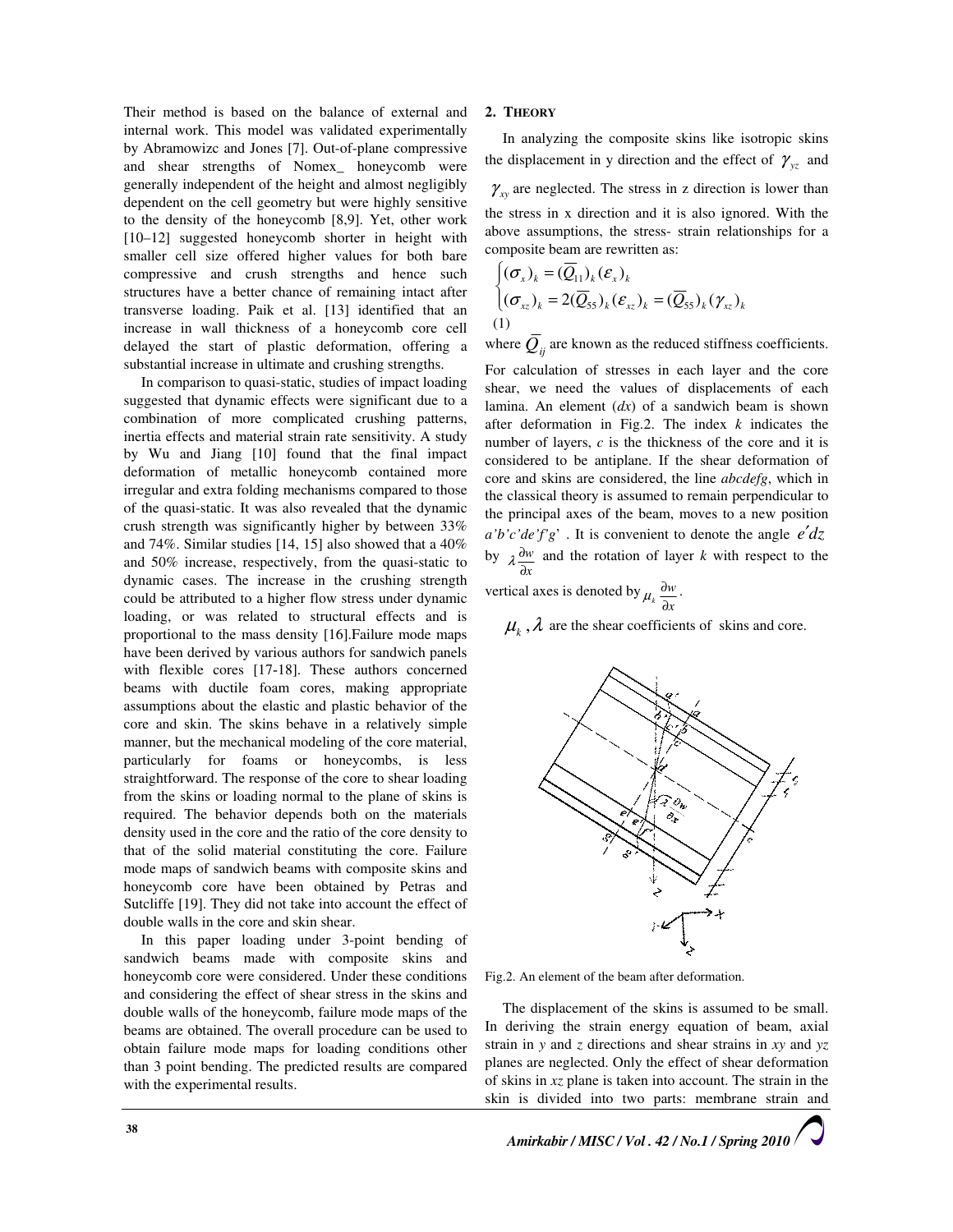bending strain. Considering the deflection of the beam as Fourier series (for a simply supported beam) the strain energy equation of the sandwich beam with composite skins will become:

$$
U + V = a_m^2 \left(\frac{m\pi}{L}\right)^2 \frac{L}{2} \left\{\frac{G_cbc}{2}(1-\lambda)^2 + \frac{E_cbc^3\lambda^2}{24} \left(\frac{m\pi}{L}\right)^2 - \frac{2\sum_{n=1}^{k-1} \mu_{s,n}t_n}{24}\right\} a_m \left(\frac{m\pi}{L}\right)^2 \sin\frac{m\pi}{L} x
$$
  
+ 
$$
\sum_{k=1}^{NE} \frac{(\overline{Q}_{11})_k b\mu_k^2 t_k^3}{12} \left(\frac{m\pi}{L}\right)^2 + \sum_{k=1}^{NE} \frac{(\overline{Q}_{11})_k b t_k}{4} (c\lambda + \mu_k t_k + 2\sum_{n=1}^{k-1} \mu_n t_n)^2 \sigma_{bend,k,l} = \frac{(\overline{Q}_{11})_k}{2} (2z\mu_{s,k} - \mu_{s,k} (c + t_k) - \frac{(\overline{m}\pi)}{L})^2 + \sum_{k=1}^{NE} (\overline{Q}_{55})_k b t_k (1-\mu_k)^2 - \frac{P}{2} - a_m q_m \frac{L}{2}.
$$
  
(2)

Also, core shear stress is as:

in skins are derived as follows:

 $\mathcal{L}_{k,l} = \frac{(Q_{11})_k}{2} (c \lambda_s + t_k \mu_s)$ 

 $\sigma_{\text{mem. k. l}} = \frac{(Q_{11})_k}{2} (c \lambda_s + t_k \mu_{s.k} +$ 

$$
\tau_c = G_c \gamma_c = G_c (1 - \lambda_s) a_m \left(\frac{m\pi}{L}\right) \cos \frac{m\pi}{L} x \tag{8}
$$

membrane and bending strains, the corresponding stresses

(6)

(7)



Fig.3. Hexagonal honeycomb.

Where  $\tau_c$  and  $\gamma_c$  are the core shear stress and strain. It should be noted that the effect of axial load P should be taken into account when calculating the overall axial stresses in skins. The above equations can be used for plotting the failure maps of the beam or calculating its stresses and displacements. The procedure mentioned above could be used for calculation of deflection and stresses under any other loading conditions.

#### 4. HONEYCOMB MECHANICS

(5)

To evaluate the failure mechanisms, stiffness and strength properties of the honeycomb core are required. Fig.3. illustrates a Nomex honeycomb structure. In particular walls normal to the  $X_1$  direction have two layers of paper, while other walls have only a single layer. For a first approximation the honeycomb Poisson's ratio can be taken as that of the solid materiel [3]:

$$
\boldsymbol{\mathcal{v}}_{13} = \boldsymbol{\mathcal{v}}_{23} = \boldsymbol{\mathcal{v}}_s \tag{9}
$$

The Young's modulus of the honeycomb in the out ofplane  $X_3$  direction is given by the rule of mixtures expression [3]:

$$
\frac{\overline{E}_3}{\overline{E}_s} = \frac{\rho_c}{\rho_s} \approx \frac{8}{3\sqrt{3}} \left(\frac{t'}{l}\right)
$$
\n(10)

where  $\rho_c$  and  $\rho_s$  are the density of honeycomb core and

When the width of the beam is small compared with the thickness  $(b<, the assumption of zero strain in the$ y direction is valid. Due to the low intensity of distributed load in z direction compared to the longitudinal stresses, the assumption of zero stresses in  $z$  direction is also valid. In the above equation,  $a_m$  is the Fourier series

coefficient which is analogous to the assumed deflection of the beam,  $q_m$  is the coefficient of the Fourier series of load, *m* is the Fourier series index and *P* indicates an axial load and  $b$ ,  $c$ ,  $t_k$  are width, core thickness and thickness of each layer of skin respectively.

If the system is under equilibrium, the potential energy  $(U+V)$  of the system with respect to the parameters  $\mu_k$ ,  $\lambda$ ,  $a_m$  should be minimum. This needs a set of equation with  $k+1$  unknowns (k unknowns for skin and one for core). In matrix form:

$$
[K]\{\mu\} = \{1\} \tag{3}
$$

Introducing parameters  $\mu_{s,k}$ ,  $\lambda_s$  as known variables, the unknown coefficient  $a_m$  is obtained by minimizing the potential energy function with respect to  $a_m$ :

$$
a_m = \frac{q_m L^2}{(P_{cr} - P)m^2 \pi^2}
$$
 (4)

In the above equation  $P_{cr}$  is the critical axial load which is obtained from the following equation:

$$
P_{cr} = G_c bc (1 - \lambda_s)^2 + \frac{E_c b \lambda_s^2 c^3}{12} (\frac{m \pi}{L})^2
$$
  
+ 
$$
\sum_{k=1}^{NE} \frac{(\overline{Q}_{11})_k b t_k}{2} (c \lambda_s + \mu_{s,k} t_k +
$$
  

$$
2 \sum_{n=1}^{k-1} \mu_{s,n} t_n)^2 (\frac{m \pi}{L})^2 + \sum_{k=1}^{NE} \frac{(\overline{Q}_{11})_k b \mu_{s,k}^2 t_k^3}{6} (\frac{m \pi}{L})^2
$$
  
+ 
$$
2 \sum_{k=1}^{NE} (\overline{Q}_{55})_k b t_k (1 - \mu_{s,k})^2
$$

#### 3. CALCULATING THE STRESS VALUES DUE TO TRANSVERSE LOADING

In the previous section the sandwich beam under transverse load  $q(x)$  and axial load P was studied. Using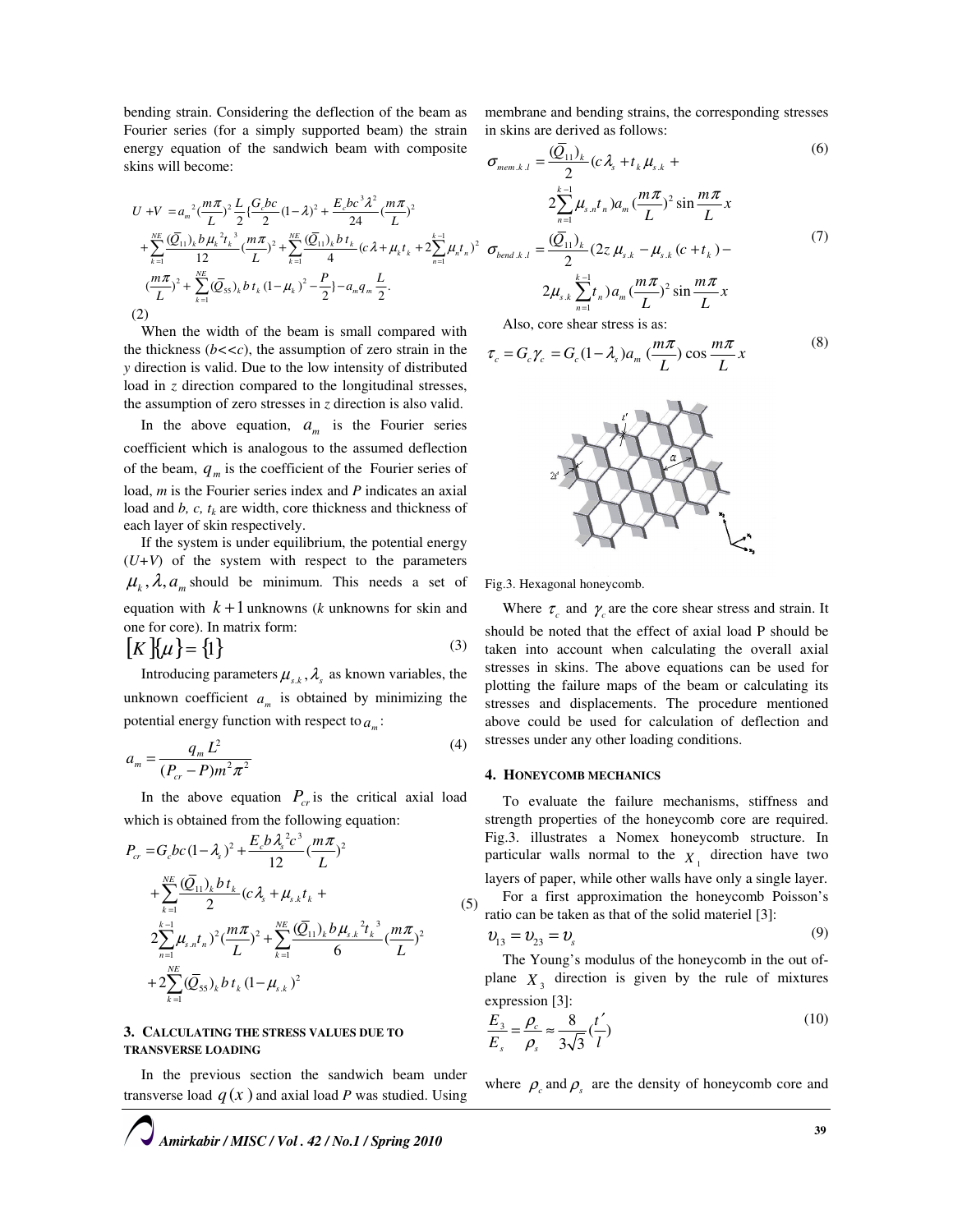the density of the materials which the honeycomb core made of it. In honeycombs, failure under out-of-plane compressive stresses occurs due to the fracture of cell walls or due to the elastic or plastic buckling of them [19]. For Nomex honeycombs, failure is due to a 'crushing' mechanism, initiated by elastic buckling and developing as a plastic buckling process.

Wierzbicki [18] gives an expression for the failure stress based on a plastic collapse model. For a honeycomb



Using simple mechanics models based on an array of regular hexagons and considering the double wall effect approximation, the shear strengths and shear moduli may be derived [3] as:

$$
\frac{\tau_{31}}{E_s} = 1.7(\frac{\rho_c}{\rho_s})^3 \qquad \frac{G_{31}}{G_s} = 0.375(\frac{\rho_c}{\rho_s})
$$
\n
$$
\frac{\tau_{32}}{E_s} = 2.6(\frac{\rho_c}{\rho_s})^3 \qquad \frac{G_{32}}{G_s} = 0.6(\frac{\rho_c}{\rho_s})
$$
\n(12)

Either  $G_{31}$  or  $G_{32}$  should be taken as the cores shear modulus depending on the orientation of the ribbon direction in the honeycomb. This anisotropy leads to a dependence of skin failure loads on the honeycomb orientation. Similarly the core shear strength depends on the honeycomb orientation.

#### 5. FAILURE MODES

In the previous section maximum axial stress in the skins and shear stress in core were derived. These can be used to predict beam failure due to skin or core failure.

#### 5-2. Core failure

The honeycomb sandwich structures loaded in bending may fail due to the core failure. Pertinent failure modes are shear failure or indentation by local crushing in the vicinity of loading point, as illustrated in Fig. 5.

#### 5-1. Skin failure

According to section 2 maximum stresses in the skins can be derived by adding equations (6) and (7). This can be used to predict beam failure due to the skin failure modes: skin yielding, intra-cell dimpling or skin wrinkling, as illustrated in Fig. 4.

# 5-1-1. Skin yield

Failure occurs in the top skin due to skin yielding when the axial stress in skin reaches the in-plane strength of its material for loading along the beam axis.

$$
\sigma_{\text{mem.}k.l} + \sigma_{\text{ben.}k.l} = \sigma_{\text{fy}}
$$
\n(13)

with regular hexagonal cells this approach predicts the collapse strength:

$$
\frac{\sigma_{cc}}{\sigma_{sc}} = 3.25 \left(\frac{\rho_c}{\rho_s}\right)^{5/3} \tag{11}
$$

Honeycomb cores exhibit slight anisotropy in their outof-plane shear strength and stiffness, due to the set of doubled walls.



 (a) Skin yielding (b) Intra-cell-dimpling (c) Skin wrinkling Fig.4. Skin failure [20].

#### 5-1-2. Intra-cell-dimpling

A sandwich with a honeycomb core may fail by buckling of the skin where it is unsupported by the walls of the honeycomb (Fig. 4(b)). Simple elastic plate buckling theory can be used to derive an expression for the in-plane stress in the skins at which intra-cell buckling occurs as [19]:

$$
\sigma_{f_i} = \frac{2\overline{Q}_{11}}{1 - \nu_{fxy}^2} \left(\frac{2t'}{\alpha}\right)^2 \tag{14}
$$

where  $\alpha$  is the cell size (the diameter of the inscribed circle) of the honeycomb and  $E_f$ , and  $v_{fxy}$  are the elastic modulus and Poisson's ratio of the skin for loading in the axial direction.

#### 5-1-3. Skin wrinkling

Skin wrinkling is a buckling mode of the skin with a wavelength greater than the cell width of the honeycomb (Fig. 4(c)). Buckling may occur either in towards the core or outwards, depending on the stiffness of the core in compression and the adhesive strength. In practice, with 3-point bending, inward wrinkling of the top skin occurs in the vicinity of the central load location. By modeling of the skin as a plate on an elastic foundation, Allen [l] gave the critical compressive stress that result in wrinkling of the top skin as:

$$
\sigma_{f\nu} = \frac{3}{(12(3 - v_{\rm ext})^2 (1 + v_{\rm ext})^2)^{1/3}} E_f^{1/3} E_{3c}^{2/3}
$$
(15)

where  $v_{\text{c}z}$  is the out-of-plane Poisson's ratio and  $E_3$  is the out-of-plane Young's modulus of the honeycomb core (see Section 4).

# 5-2-1. Core shear

Core shear failure occurs when the applied shear stress  $\tau_c$  is equal to the shear strength  $\tau_{cs}$  of the honeycomb core in this direction.

$$
\tau_c = \tau_{cs} \tag{16}
$$

Low density Nomex cores are particular susceptible to this failure mode.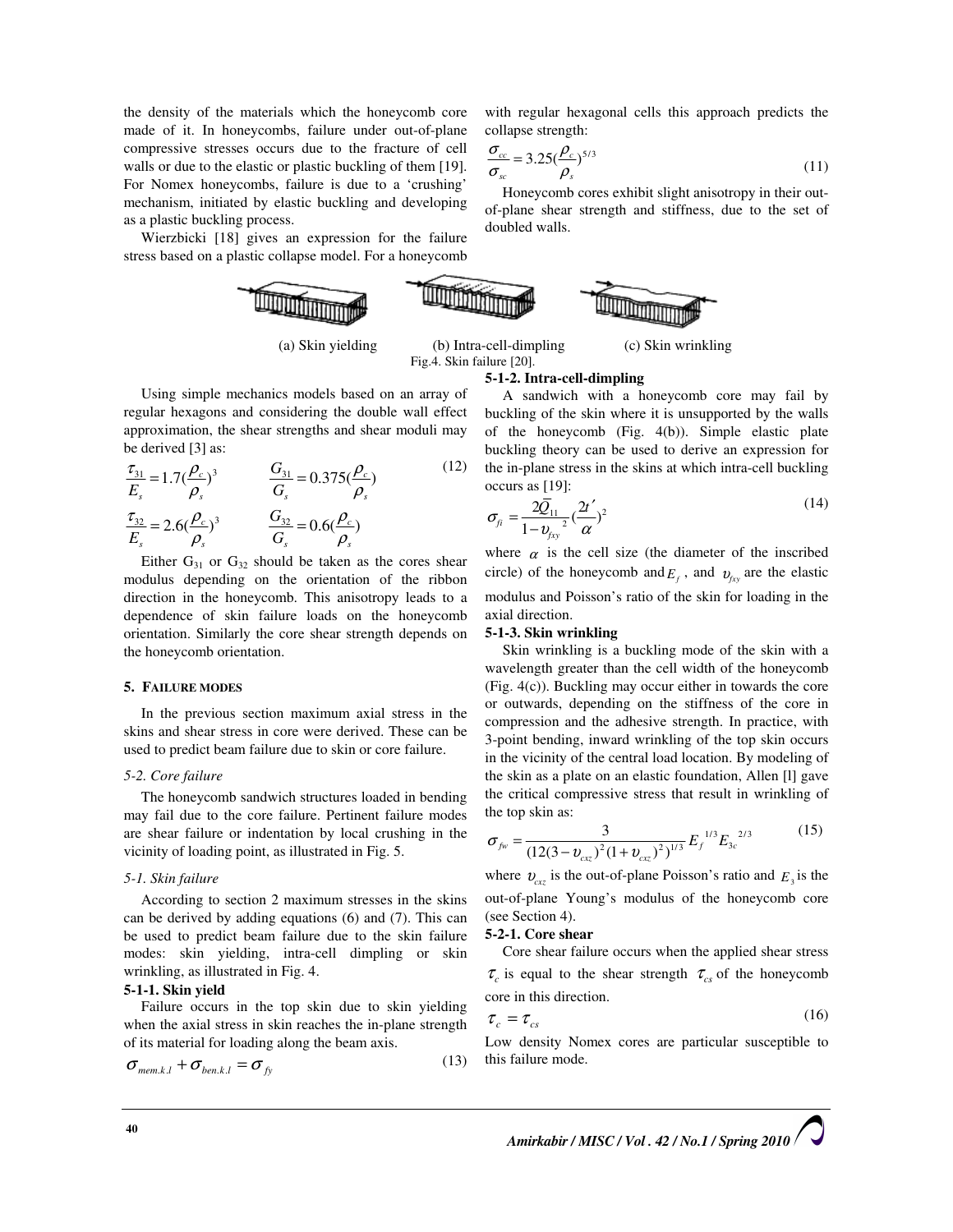

Fig.5. Core failure [20].

# 5-2-2. Local indentation (Core crushing)

Failure of sandwich panels in 3-point bending can occur at the load point due to local indentation. Failure is due to core crushing under the indenter. The bending stiffness of the skin and the core stiffness determine the degree to which the load is spread out at the point of application. This mode of failure has not been adequately modeled for honeycomb sandwich panels. To include this important failure mechanism, we use a simple empirical approach defined in handbooks of sandwich panel construction [19].

 Table(1). Failure line loads corresponding to failure modes

| $W_{_0} = \frac{\sigma_{_{f\!y}}}{B_{_1}}$                                                       | Skin yielding       |
|--------------------------------------------------------------------------------------------------|---------------------|
| $W_{0} = \frac{2 \overline{Q}_{11}}{(1 - v_{fxy}^{2}) B_{1}} (\frac{2t}{\alpha})^{2}$            | Intra-cell-dimpling |
| $W_0 = \frac{B_3}{B_1} Q_{11} \frac{1}{3} E_s \frac{2}{3} (\frac{\rho_c}{\rho_s})^{\frac{2}{3}}$ | Skin wrinkling      |
| $W_0 = \frac{A E_s}{B_2} (\frac{\rho_c}{\rho_s})^3$                                              | Core shear          |
| $W_0 = 3.25 \sigma_{sc} (\frac{\rho_c}{\rho_s})^{5/3} \delta$                                    | Local indentation   |

We assume that the length of contact  $\delta$  between the central roller and the top skin is known. It is further assumed that the load is transferred uniformly to the core over this contact length, so that the out-of-plane compressive stress  $\sigma_z$ , in the core is given by:

$$
\sigma_z = \frac{W}{\delta} \tag{17}
$$

Then failure is occurred when:

$$
\sigma_z = \sigma_{cc} \tag{18}
$$

where  $\sigma_{cc}$  is the out of plane composite strength.

The above approach is deficient in the three aspects of (i) the contact area must be estimated in some experimental way, (ii) load transfer from the roller to the core is oversimplified; this will depend on the relative skin and core stiffness, (iii) failure in the core will not be governed solely by the compressive stress in the core but will also be influenced by the local shear stress [19].

#### 6. PLOTTING THE FAILURE MAPS

In the previous sections the failure mechanisms of sandwich beams with honeycomb core were explained. In

this section, the method of obtaining failure maps for certain beam geometry and failure mechanism are presented. Since local indentation at the loading point is also taken into account, the failure depends on loading conditions, roller radius R and area of contact  $\delta$ . Failure load for each failure mode is obtained from equations presented in table (1). The failure load that is observed in the practice is the minimum value obtained from these equations. In that table,  $A(2.6 \text{ or } 1.7)$  denotes the shear strength coefficient of equation (12) and depends on the double walls direction in honeycomb core.

 $B_1 - B_2$  also depend on the skin and core properties which are defined as:

$$
B_1 = \frac{(\bar{Q}_{11})_k}{L} \sum_{m=1}^{\infty} \frac{1}{P_{cr} - P} (2z \mu_{s,k} + c(\lambda_s - \mu_{s,k})
$$
  
+2 $\sum_{n=1}^{k-1} (\mu_{s,n} - \mu_{s,k}) t_n) \sin \frac{m\pi}{2}$   

$$
B_2 = G_c \sum_{m=1}^{\infty} \frac{1}{P_{cr} - P} (1 - \lambda_s) (\frac{2}{m\pi}) \sin \frac{m\pi}{2}
$$
(20)

$$
B_3 = \frac{3}{(12(3 - v_{\rm cx})^2)(1 + v_{\rm cx})^2)^{1/3}}
$$
(21)

Failure maps and failure loads could be obtained as a function of beam geometry and relative density of core.

Using equations presented in table (1) the maximum value of the load that can be supported by the beam with honeycomb core can be plotted against geometric parameters and relative density of core. These plots are the most useful one in designing sandwich beams. The plotting methods are presented in the following sections.

# 7. EXPERIMENTS

To validate the predicted results and comparing them with the classical theory presented in [19], a number of experiments have been performed for several sandwich beams with honeycomb core. The results of three point bending experiments have been presented here and they are compared with the theoretical results.

The sandwich panels were made of composite skins (with two layers of cross ply glass-epoxy and Nomex core). The mechanical properties of the panel are presented in table (2) and dimensions of specimens are depicted in table (3). Core with a density of 80 kg/m<sup>3</sup>, thickness 10, 20 mm and cell size of 3.175 mm was cut into beams with desired dimensions according to the ASTM standard [21]. The width of the beams was greater than the twice of the thickness of core and was chosen to 4 cm in all beams. In order to study the effect of double wall effects, two samples were prepared for each beam dimension and ribbons orientations were chosen to be perpendicular(one in longitudinal direction of beam and other perpendicular to it).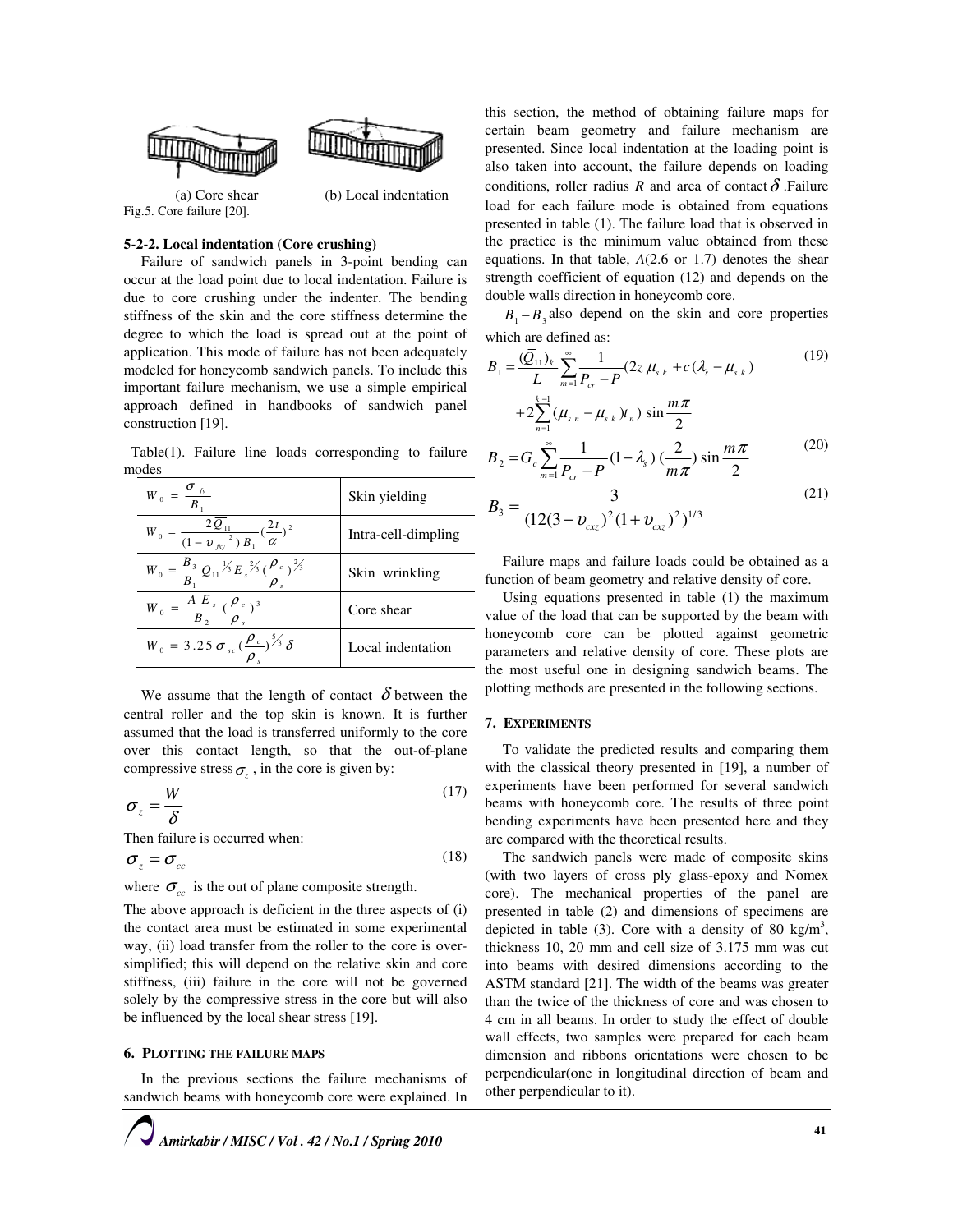

Fig.6. Three point bending test.

Table (2). Mechanical properties of the core and skins [19].

|                               | <b>Nomex core</b>  | <b>Composite skins</b>   |
|-------------------------------|--------------------|--------------------------|
| Modulus of<br>elasticity(GPa) | $E_s = 0.9$        | $E_{f} = 20.5$           |
| Shear modulus (GPa)           | $G_s = 0.32$       | $G_f = 4.2$              |
| Compression<br>strength(MPa)  | $\sigma_{sc} = 80$ | $\sigma_{\hat{r}}$ = 300 |
| Poisson's ratio               | $v_{s} = 0.4$      | $v_r = 0.17$             |

# 7-1. Test procedure

The beams were tested to determine their failure load and failure mode. Fig.6. shows a beam under three point bending test. The central roller was derived with constant speed and load values required for this displacement to take effect were recorded. From this data the loaddisplacement curve of the beam could be plotted. The roller radius was 5 mm and loading speed was chosen 3 mm/min , in such a way that static failure of the beam happens. Displacement of the center of the beam with respect to support was measured and stored in a computer and load-displacement curve was plotted using this data. Carbon paper was placed between the roller and upper skin in order to measure the area of contact between them which is then used to model the local failure mode at the loading point. Width of the contact region was found to be 2-3 mm for beams with thinner core and 3-4 mm for thicker ones. For uniformity of calculations these values were chosen to be 2.5 and 3.5 mm, respectively.

#### Table (3).Beam specimen dimension

| Length(mm)         | 700  | 700  | 500  | 500  | 350  | 350  | 250  | 250  | . 75 | $\overline{\phantom{a}}$ | $1 \wedge r$<br>⊥∠J | ت که ا |
|--------------------|------|------|------|------|------|------|------|------|------|--------------------------|---------------------|--------|
| Core thickness(mm) | 18.9 | 8.96 | 18.9 | 8.96 | 18.9 | 8.96 | 18.9 | 8.96 | 8.9  | 8.96                     | 18.9                | 8.96   |







.<br>Longitudinal direction --- - Transverse direction

(a) Skin yielding  $(L = 620 \, mm, C = 18.96 \, mm)$ 



(b) Local indentation ( $L = 300$  mm,  $C = 18.96$  mm)

Amirkabir / MISC / Vol. 42 / No.1 / Spring 2010  $/ \sim$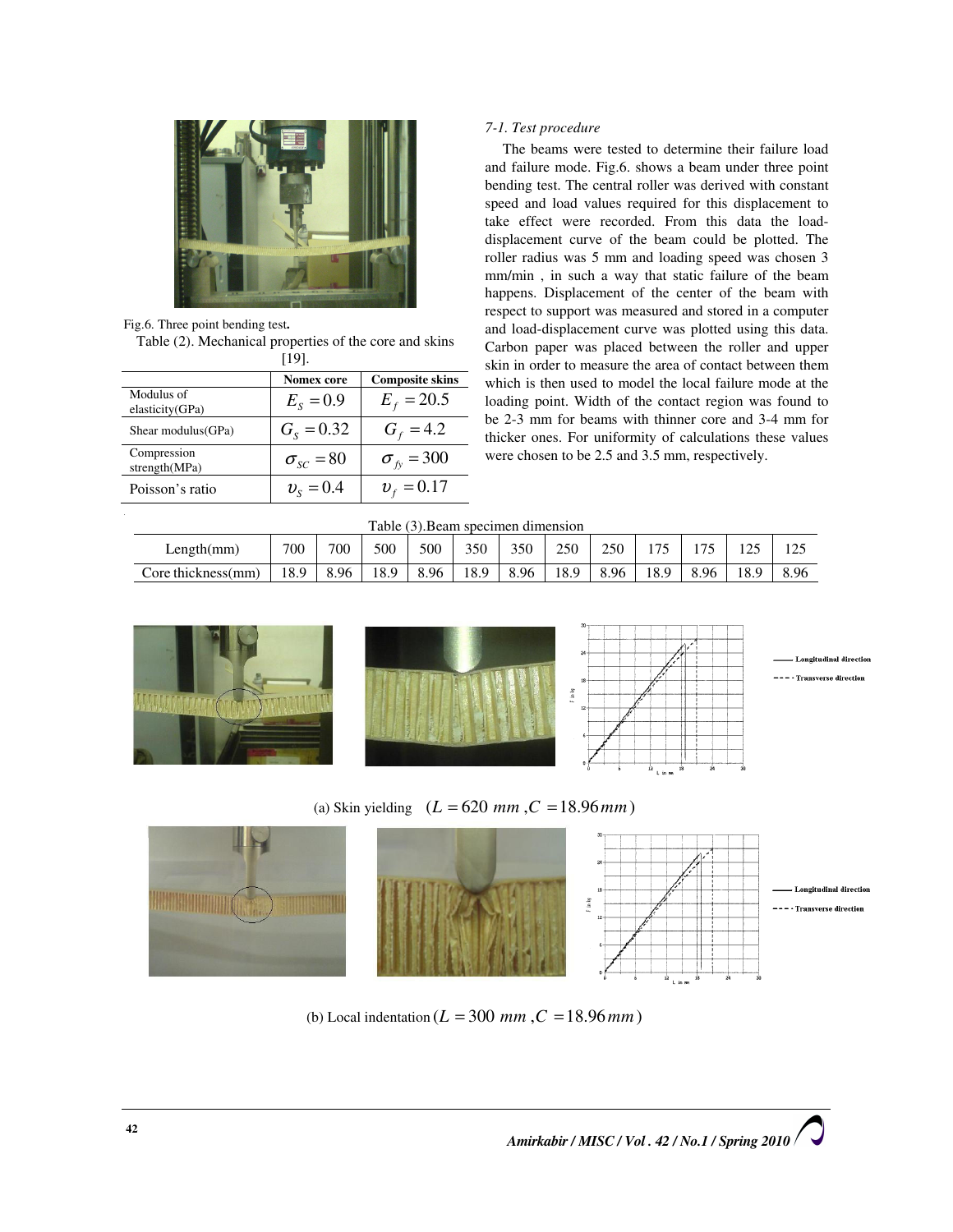

(c) Mixed failure  $(L = 300 \, mm, C = 8.96 \, mm)$ Fig.7. Observed failure modes.

| Table(4). Geometric characteristic and experimental result for specimens with 10 mm thickness |                    |                       |                                 |                                 |                      |                          |                           |  |  |
|-----------------------------------------------------------------------------------------------|--------------------|-----------------------|---------------------------------|---------------------------------|----------------------|--------------------------|---------------------------|--|--|
| Core ribbon<br>direction                                                                      | Span<br>Length(mm) | t/L                   | Measured<br>failure load<br>(N) | Predicted<br>failure load $(N)$ | $\binom{7}{2}$ Error | Observed failure<br>mode | Predicted<br>failure mode |  |  |
| Longitudinal                                                                                  | 500                | $1.04 \times 10^{-3}$ | 236                             | 238.18                          | 0.91                 | Face yield               | Face yield                |  |  |
|                                                                                               | 400                | $1.3 \times 10^{-3}$  | 265.6                           | 281.22                          | 5.55                 | Face yield               | Face yield                |  |  |
|                                                                                               | 300                | $1.73 \times 10^{-3}$ | 291.3                           | 342.77                          | 15.01                | Local                    | Face yield                |  |  |
|                                                                                               | 200                | $2.6 \times 10^{-3}$  | 331.7                           | 440.2                           | 24.64                | Local                    | Local                     |  |  |
|                                                                                               | 150                | $3.47 \times 10^{-3}$ | 398.9                           | 469.94                          | 15.11                | Local                    | Local                     |  |  |
|                                                                                               | 100                | $5.2 \times 10^{-3}$  | 421.2                           | 469.94                          | 10.37                | Local                    | Local                     |  |  |
|                                                                                               |                    |                       |                                 |                                 |                      |                          |                           |  |  |
| Transverse                                                                                    | 500                | $1.04 \times 10^{-3}$ | 248.7                           | 251.17                          | 0.98                 | Face yield               | Face yield                |  |  |
|                                                                                               | 400                | $1.3\times10^{-3}$    | 255.5                           | 299.63                          | 14.73                | Face yield               | Face yield                |  |  |
|                                                                                               | 300                | $1.73 \times 10^{-3}$ | 295.8                           | 370                             | 20.06                | Local                    | Face yield                |  |  |
|                                                                                               | 200                | $2.6 \times 10^{-3}$  | 349.5                           | 469.94                          | 25.62                | Local                    | Local                     |  |  |
|                                                                                               | 150                | $3.47 \times 10^{-3}$ | 383.2                           | 469.94                          | 18.45                | Local                    | Local                     |  |  |
|                                                                                               | 100                | $5.2 \times 10^{-3}$  | 387.7                           | 469.94                          | 17.5                 | Local                    | Local                     |  |  |

Table (5). Geometric characteristic and experimental result specimens with 20 mm thickness

| Core ribbon<br>direction | Span<br>Length(mm) | t/L                   | Measured<br>failure load<br>(N) | Predicted<br>$(\cdot)$ Error<br>failure load (N) |       | Observed<br>failure mode | Predicted failure<br>mode |
|--------------------------|--------------------|-----------------------|---------------------------------|--------------------------------------------------|-------|--------------------------|---------------------------|
| Longitudinal             | 620                | $8.39 \times 10^{-4}$ | 385.4                           | 465.17                                           | 17.15 | skin yield               | skin yield                |
|                          | 400                | $1.3 \times 10^{-3}$  | 432.4                           | 539.5                                            | 19.85 | skin yield               | skin yield                |
|                          | 300                | $1.73 \times 10^{-3}$ | 458.2                           | 640.09                                           | 28.14 | Mixed                    | Local                     |
|                          | 200                | $2.6 \times 10^{-3}$  | 416.8                           | 657.92                                           | 36.64 | Local                    | Local                     |
|                          | 150                | $3.47 \times 10^{-3}$ | 515.4                           | 657.92                                           | 21.66 | Local                    | Local                     |
|                          | 100                | $5.2 \times 10^{-3}$  | 504.1                           | 657.92                                           | 23.38 | Local                    | Local                     |
| Transverse               | 620                | $8.39\times10^{-4}$   | 410.1                           | 501.64                                           | 18.25 | Skin yield               | skin yield                |
|                          | 400                | $1.3 \times 10^{-3}$  | 499.7                           | 589.03                                           | 15.16 | Skin yield               | Skin yield                |
|                          | 300                | $1.76 \times 10^{-3}$ | 532.2                           | 657.92                                           | 19.1  | Mixed                    | Local                     |
|                          | 200                | $2.6 \times 10^{-3}$  | 569.2                           | 657.92                                           | 13.48 | Local                    | Local                     |
|                          | 150                | $3.47\times10^{-3}$   | 616.2                           | 657.92                                           | 6.34  | Local                    | Local                     |
|                          | 100                | $5.2 \times 10^{-3}$  | 642.1                           | 657.92                                           | 2.4   | Local                    | Local                     |

# 7-2. Test results

Figures 7(a)-7(c) show the typical failure mode of beams at the loading point (under the central roller). Also, load-displacement curve of these beams are plotted in Fig.7 for each failure mode. It should be noted that with the values of material properties used for core and skins,

the intra-cell-dimpling failure mode could not be predicted because according to equations (13) and (14) the minimum value of cell size in order to predict this failure mode should be 9 mm. For the majority of beams the failure occurred as local failure at the loading point and unpredictable behavior was seen in load-displacement curve after initial failure.

Amirkabir / MISC / Vol . 42 / No.1 / Spring 2010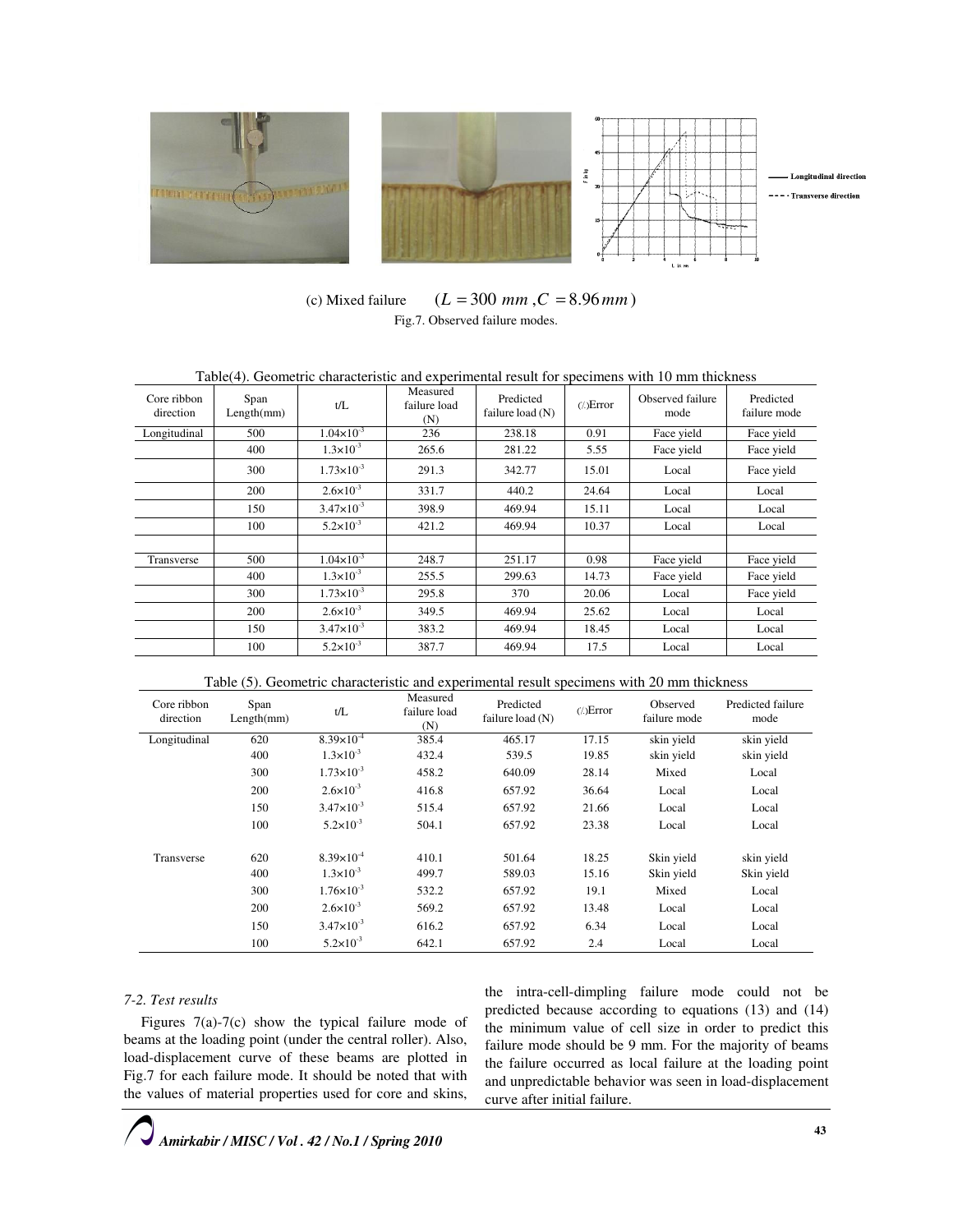The average failure load and the corresponding failure mode are presented in tables (4 and 5). In table (5) the mixed failure mode refers to the simultaneous failure of core and skins. In this case failure mode of the structure could not be distinguished easily and the failure starts in one mode and is converted to other when the final failure occurs. This situation happens when the specimens according to their geometry are located near the boundary lines in the failure map. The predicted failure load according to table (4 and 5) and geometry and properties of core is plotted in Fig (8). The failure modes are obtained by projection of the intersection surfaces on the bottom surface and are plotted in Fig. (9).

## 7-3. Results and comparison

The experimental and theoretical values of failure load and corresponding failure mode for each of the two types of the cores are shown in Tables 4 and 5. Also, percent errors in the predicted load values are presented. The predicted error in the failure load of specimens with a length of 200 mm and core thickness of 8.96 mm is 24.64% when a mixture of skin yielding, skin wrinkling and local indentation happens at the loading point. This is the maximum value of predicted error which decreases with increasing the distance from boundary lines in the failure map. For example, the error for specimens with the length of 400 mm is estimated to be only 5. $\circ \circ \%$ . It is also seen that the predicted failure load for local indentation does not change with increasing the ratio of thickness of skin to the length of the beam while it is not observed by experimental results. For example, the error in failure load value for the specimens with a length of 100 mm is predicted to be 10.37% which is due to the uncertainty of theories in the modeling of this type of failure mode and error in calculating the contact area between the roller and the skin.

Plot of the failure load with respect to the thickness-tolength ratio and relative density of core material is presented in Fig 8. Generally, theories overestimate the failure load compared to the results obtained from the experiments, though at the maximum value (points at the boundary lines of failure map) the error is small. In other words at the points where mixed failure modes happen the difference between predicted values and experimental is considerable.

Also, the results are very close when the double walls are located transversely. It is evident from Fig.9 that with the used material properties and according to the thickness of specimens, the failure should only occur through skin yielding and local indentation at the loading point. (Indicated with stars in Fig.9 (a)).





(b) For totally thickness 20 mm Fig.8. Failure line load for various cores.

Generally speaking, the failure type of the most of the specimens is a mixed failure (combination of two failure modes) except those with small length. This is understood from Figs. 9(a and b) in which the failure points of most of the specimens are near the boundary lines and as mentioned earlier the failure mode and the corresponding failure load cannot be predicted for such points. For example, in long specimens failure occurs as a combination of skin yielding and skin wrinkling but final failure occurred due to the skin yielding which is also evident from Fig 9(a). The mixed failure mode is apparent for specimens' dimensions which are near the vertices of the figure (points of intersection of the three failure modes, for example specimens with a length of 400 mm).

In this condition the initial failure is skin wrinkling but final failure is combination of skin yielding and the local indentation. According to the geometry and properties of core local indentation was only predicted mode for this specimen.

The dash lines indicate the condition in which double walls of the honeycomb core are located transverse to the principal axis of the beam. It is found from the figures that the local indentation for transverse honeycomb ribbon direction is more likely to occur.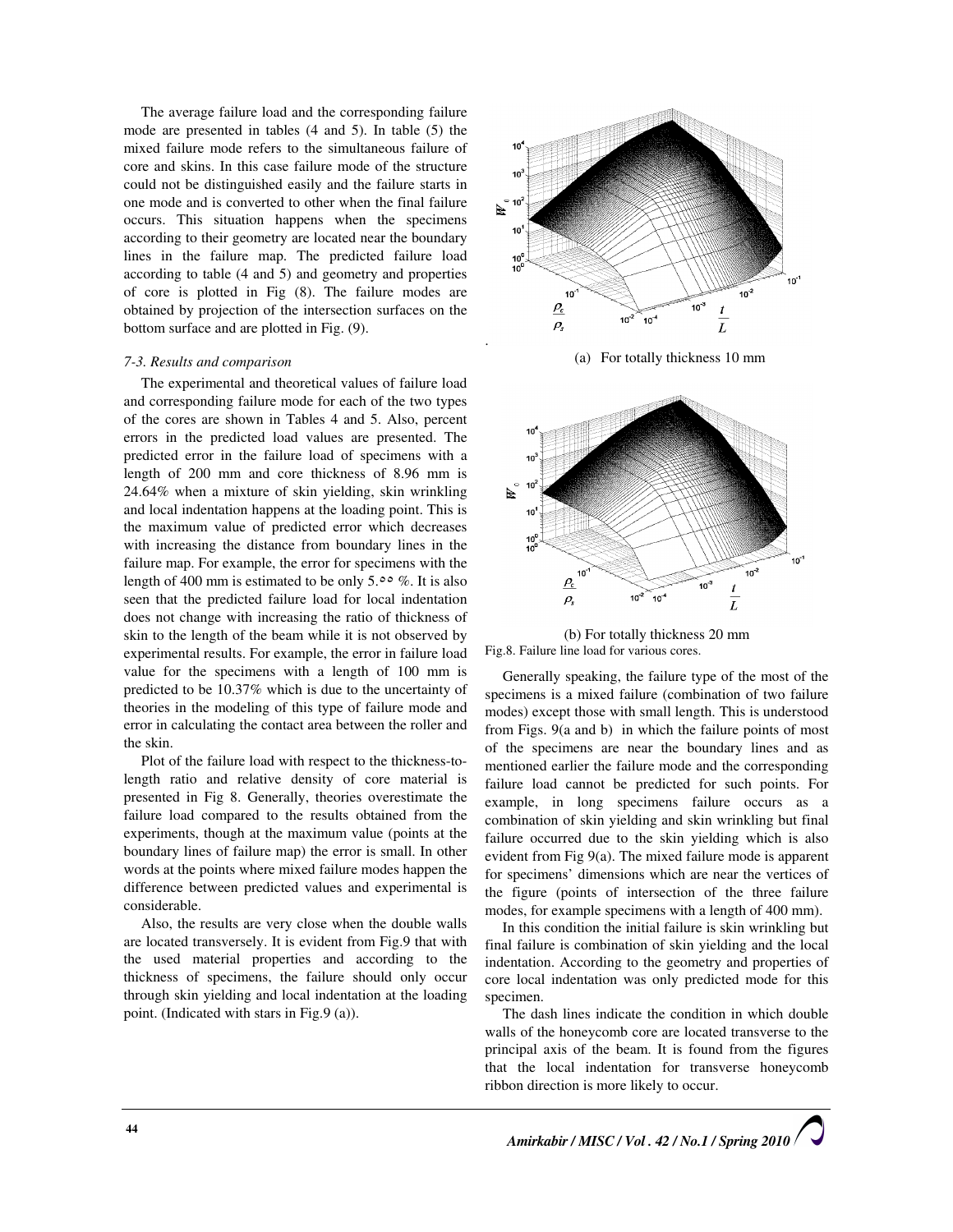The difference between the experimental and theoretical failure loads of the structure increases with increasing the core thickness (Fig. 10) and in this case the maximum value of error occurs at the boundary lines. Failure maps of specimens with the total thickness of 20 mm are plotted in Fig. 9(b). In this case, the predicted failure mode is local failure at the loading point.

Generally skin wrinkling and local failure at the loading point occurs more often and therefore shear failure possibility is decreased

For this case similar to the case in Figure 9(a), single failure mode could not be observed but the results of a single failure mode can be used as a good approximation. For thicker cores it can be stated that the failure load has been increased.

Increasing of the failure load is accompanied with decreasing in the beam deflection (the bending stiffness of the beam was increased by a factor of 4 if the effect of core is not considered).

The failure load of the structure is plotted as a function of thickness-to-length ratio along with the empirical results in Fig.10. Away from boundary lines the failure load obtained from the experiments is closed to the theoretical results. For points near boundary lines a combination of failure modes occur which decreases the failure loads with respect to the individual failure modes. In the case of local failure at the loading point the error is large even for the points that are located away from boundary lines which indicate that this failure mode cannot be well predicted using contact area between the roller and skin.



(a) For totally thickness 10 mm



(b) For totally thickness 20 mm Fig.9. Failure maps for various cores

The results obtained for transverse double walls are more precise. This is shown in Fig.10 for skin yielding but it cannot be generalized to the local indentation. The main reason is the effect of double wall direction since the effect of direction of these walls is not taken into account in calculating the average core crushing strength (equation (11)). One of the major sources of error in failure load prediction and its corresponding failure mode is the existed error in the mechanical property values of the core.

#### 7-4. Skin failure

In the long specimens, as predicted by theories, failure occurs at the skins. According to the material properties of the core the failure mode should be skin yielding. It could be said that the failure mode of the majority of the specimens are combination of failure modes near the boundary lines because the corresponding points are very closed to boundary lines and as a result the failure modes cannot be distinguished.

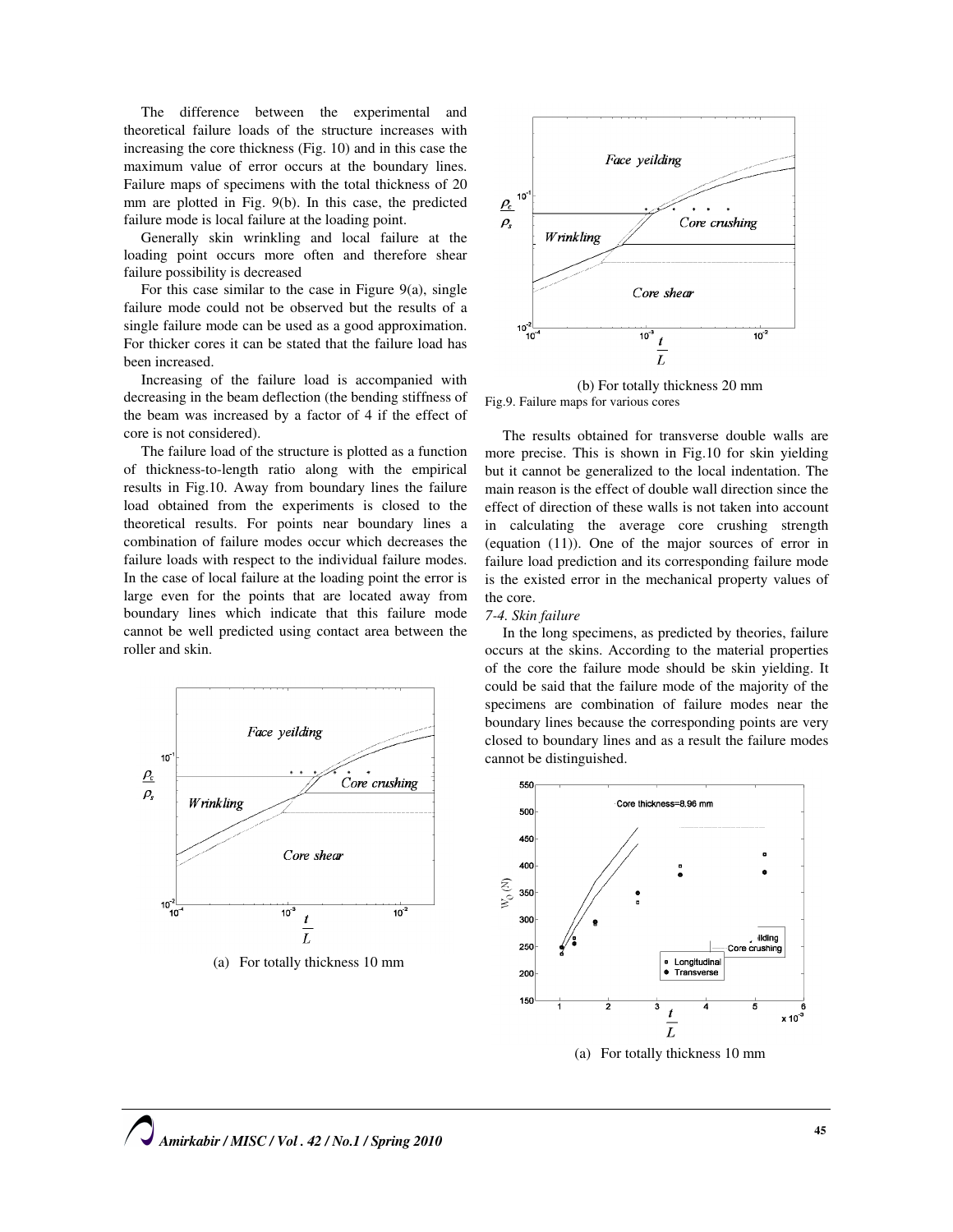

(b) For totally thickness 20 mm Fig.10. Comparison between the failure line loads

But the final failure of most of the specimens was skin yielding (Fig.7(a)). For example the initial failure for a specimen of length 620mm was local indentation and the final failure occurred suddenly.

# 7-5. Core failure

According to Fig.7 (b), the failure mode of the core was observed to be solely local indentation. This failure happened as the local buckling of honeycomb cells at the loading point. In some cases the local indentation is accompanied by skin failure but final failure was due to the core failure.

# 7-6 Skin wrinkling

According to equations (13) and (14) the critical cell size for which the failure mode changes from skin yielding to skin wrinkling can be calculated. This value was calculated to be 9 mm for the material used in the experiments. Since the cell size of all of the used specimens is 3.175 mm the skin wrinkling is not predicted at all. It should be noted that in this failure mode, contribution of double wall alignment to failure load is negligible which is due to the negligible effect of double walls in estimating the relative density of the core.

# 7-7. Effect of honeycomb ribbon direction

The specimens made in which double walls aligned with principal axis of the beam fail at lower loads compared to other specimens. This occurs in most of the specimens (Fig.7.). According to this figure the amount of absorbed energy before failure, is larger when double walls are aligned perpendicular to the principal axis of the structure.

Equation (11) gives the local indentation without considering the effect of double walls, so anisotropic properties of the core are not entered into the model for local failure. According to the intrinsic differences present in the load-displacement curve of beams with different

aligned double walls along the length of the beam, it is concluded that a more precise theoretical model which takes into account the effect of alignment of double walls with respect to principal axis of beam is needed in order to model this failure mode. Generally the obtained results for the cases of double walls located perpendicular to the principal axis of the beam are precise as are shown in Fig.10. But the results cannot be generalized to the local failure at the loading point. The main reason is due to the effect of double walls alignment in the core, which is not taken into account in calculating the mean wrinkling strength of the core (equation  $(11)$ ).

## 8. CONCLUSION

Failure maps of sandwich beams with honeycomb core and composite skins have been plotted using equations that are derived for predicting the failure load of sandwich beams. In deriving these equations, the effect of transverse shear in skins, presence of double walls and ribbon direction are taken into account. To verify the results, a total number of 24 three point bending tests were performed on honeycomb sandwich beams with glass-epoxy skins and Nomex® core using Zwick machine. The length, core thickness and ribbon direction of beams were varied and the failure load and its corresponding failure mode along with the central deflection of beams were recorded and compared with theoretical results. The maximum deviation of theoretical results from experimental results ones near boundary lines of failure map (where different failure modes combine) but this does not cause considerable error. In the case of transverse ribbon direction, the theoretical and experimental results were closer when skin yielding occurs but this result was not observed in local indentation because the contact area between central roller and top skin could not be determined exactly.

# 9. ACKNOWLEDGEMENTS

.

The authors should thank the strength of material Lab. and Composite Lab. of mechanical engineering department of Amirkabir University of Technology for carrying the experiments. The authors are also grateful to Eng. Habib Pouriayevali for his valuable help